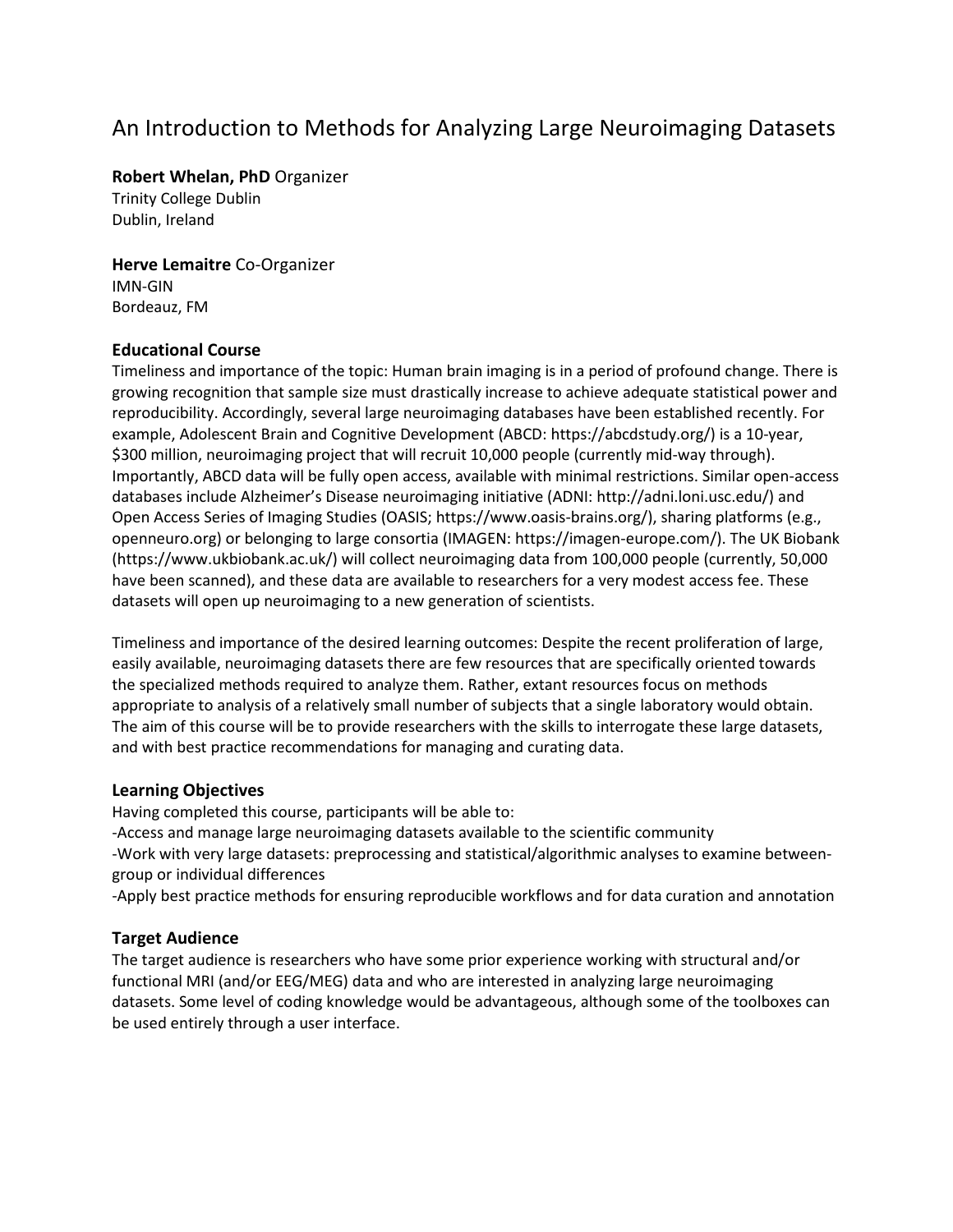# **An Introduction to Methods for Analyzing Large Neuroimaging Datasets**

Human brain imaging is in a period of profound change, with a growing recognition that sample size must drastically increase to achieve adequate statistical power and reproducibility. Fortunately, several large neuroimaging databases are now widely accessible (e.g., ABCD, ADNI, OASIS, UK Biobank) plus open-data platforms such as Openneuro.

**Do you want the tools to work on these large neuroimaging datasets?** If so, this workshop is for you!

Experts (talk list on next page) will show you how to deploy *scalable methods* to process neuroimaging data from structural to functional modalities and how to apply approaches such as *machine learning* and *graph theory* to large datasets. The course will also cover important general topics, including setting up a *reproducible* and *sustainable* workflow, using *cloud-based* software and *data annotation*.

The educational course will showcase step-by-step concrete examples so you can translate the knowledge gained to your own research.

All the materials – data and links to software – will be collated in a single location on OSF for attendees.

For more information, email: robert.whelan@tcd.ie or herve.lemaitre@ubordeaux.fr